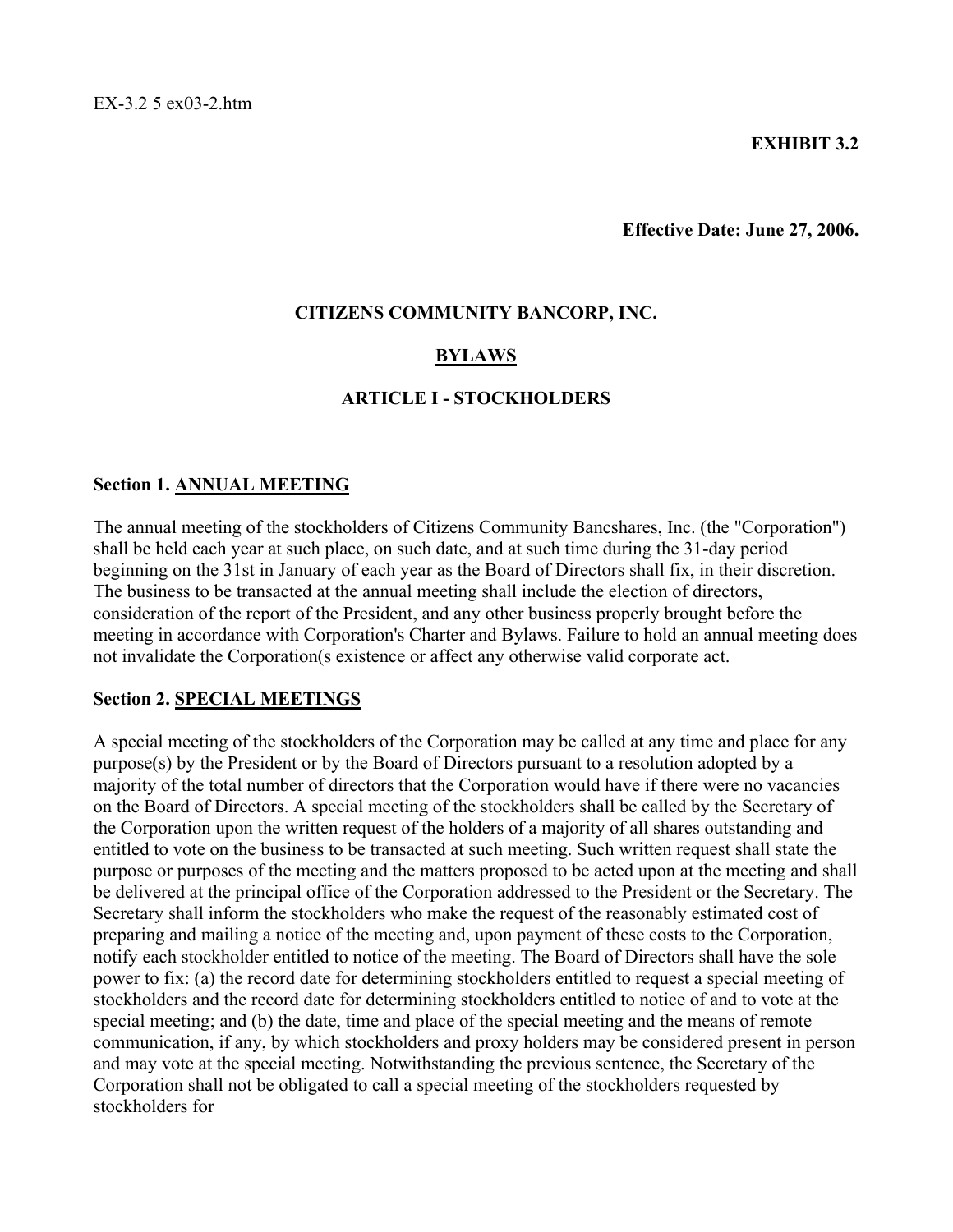the purpose of taking any action that is non-binding or advisory in nature. Business transacted at any special meeting shall be confined to the purpose(s) stated in the notice of such meeting.

### **Section 3. NOTICE OF MEETING; WAIVER OF NOTICE**

Not less than 10 days nor more than 90 days before each stockholders' meeting, the Secretary shall give to each stockholder entitled to vote at or to notice of such meeting, notice in writing or by electronic transmission stating the place, date and time of the meeting, the means of remote communication, if any, by which stockholders and proxy holders may be deemed to be present in person and may vote at the meeting, and, in the case of a special meeting, the purpose(s) for which the meeting is called. Notice is given to a stockholder when it is personally delivered to the stockholder, left at the stockholder(s usual place of business, mailed to the stockholder at his or her address as it appears on the records of the Corporation, or transmitted to the stockholder by an electronic transmission to any address or number of the stockholder at which the stockholder receives electronic transmissions. If the Corporation has received a request from a stockholder that notice not be sent by electronic transmission, the Corporation may not provide notice to the stockholder by electronic transmission. Notwithstanding the foregoing provisions, each person who is entitled to notice waives notice if such person, before or after the meeting, delivers a written waiver or waiver by electronic transmission that is filed with the records of the stockholders( meetings or is present at the meeting in person or by proxy. Notwithstanding the foregoing provisions, a written waiver of notice, signed by the person entitled to notice, whether before or after the time stated therein, shall be equivalent to notice. Attendance of a person entitled to notice at a meeting, in person or by proxy, shall constitute a waiver of notice of such meeting, except when such person attends the meeting for the express purpose of objecting, at the beginning of the meeting, to the transaction of any business because the meeting is not lawfully called or convened.

When a meeting is adjourned to another place, date or time, written notice need not be given of the adjourned meeting if the place, date and time thereof are announced at the meeting at which the adjournment is taken; provided, however, that if the date of the adjourned meeting is more than 120 days after the record date for which the meeting was originally noticed or if a new record date is fixed for the adjourned meeting, written notice of the place, date and time of the adjourned meeting shall be given in conformity with this Section 3.

As used in these Bylaws, the term (electronic transmission( shall have the meaning given to such term by Section 1-101(k-1) of the Maryland General Corporation Law (the "MGCL") or any successor provision.

### **Section 4. QUORUM**

At any meeting of stockholders, the holders of a majority of the shares of the stock entitled to vote at the meeting, present in person or by proxy (after giving effect to the provisions of Article 5 of the Charter), shall constitute a quorum for all purposes, unless or except to the extent that the presence of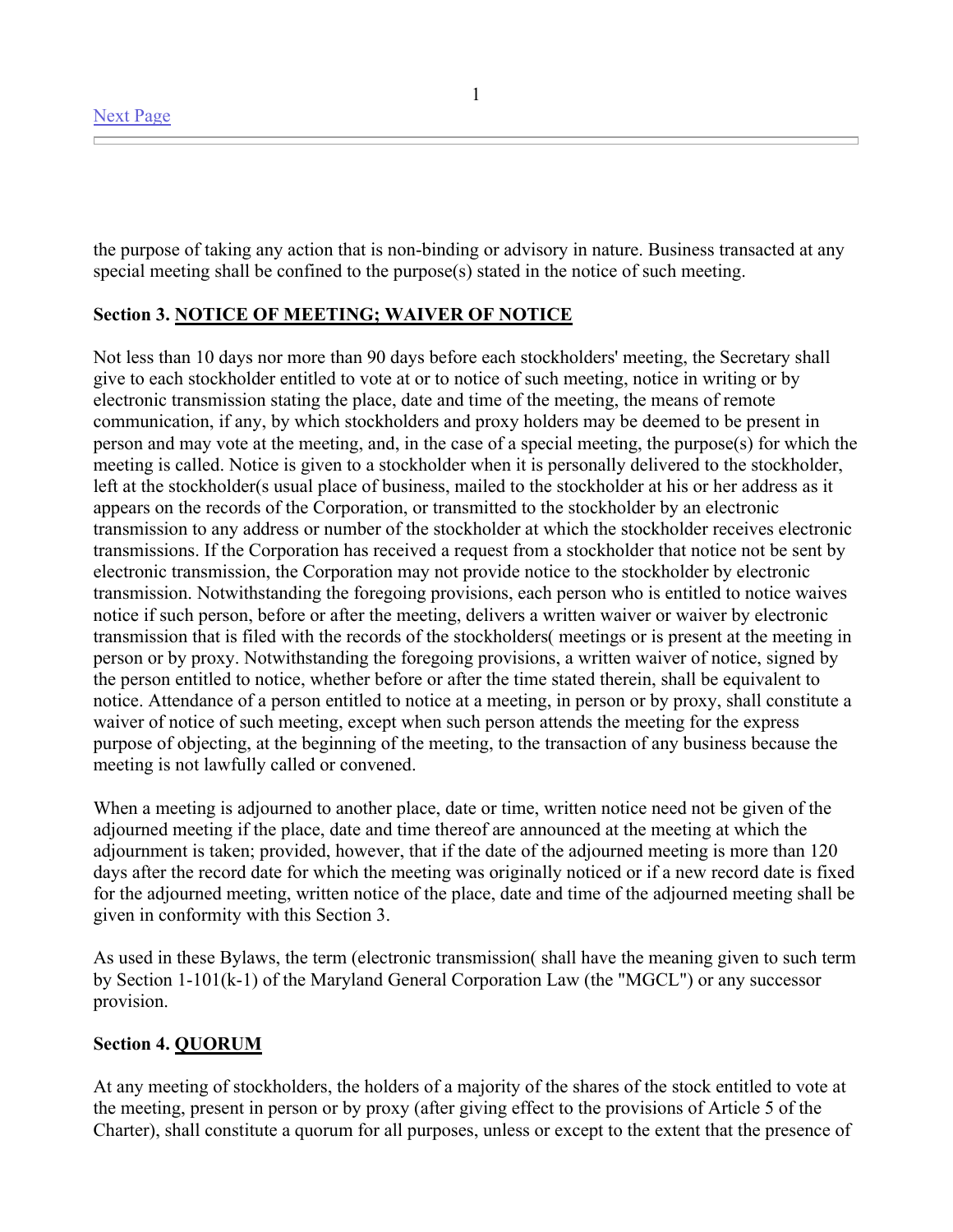a larger number may be required by law. Unless the Charter of the Corporation provides otherwise, where a separate vote by a class or classes is required, a majority of the shares of such class or classes, present in person or represented by proxy, shall constitute a quorum entitled to take action with respect to that vote on that matter.

Next Page

2

If a quorum fails to attend any meeting, the chairman of the meeting or the holders of a majority of the shares of stock entitled to vote who are represented in person or by proxy may, in accordance with Section 3 of this Article I, adjourn the meeting to any place, date and time. The stockholders present at a duly organized meeting may continue to transact business until adjournment, notwithstanding the withdrawal of stockholders to leave less than a quorum.

# **Section 5. ORGANIZATION AND CONDUCT OF BUSINESS**

The Chairman of the Board of the Corporation or, in his or her absence, the President of the Corporation, or in his or her absence such person as the Board of Directors may have designated or, in the absence of such a person, such person as may be chosen by the holders of a majority of the shares entitled to vote who are present, in person or by proxy, shall call to order any meeting of the stockholders and act as chairman of the meeting. In the absence of the Secretary of the Corporation, the secretary of the meeting shall be such person as the chairman appoints. The chairman of any meeting of stockholders shall determine the order of business and the procedure at the meeting, including such regulation of the manner of voting and the conduct of discussion as seem to him or her in order.

# **Section 6. ADVANCE NOTICE PROVISIONS FOR BUSINESS TO BE TRANSACTED AT ANNUAL MEETINGS AND ELECTIONS OF DIRECTORS**

(a) At any annual meeting of the stockholders, only such business shall be conducted as shall have been brought before the meeting: (i) as specified in the Corporation's notice of meeting; (ii) by or at the direction of the Board of Directors; or (iii) by any stockholder of the Corporation who is entitled to vote with respect thereto and who complies with the notice procedures set forth in this Section 6(a). For business to be properly brought before an annual meeting by a stockholder, pursuant to clause (iii) of the immediately preceding sentence, the stockholder must have given timely notice thereof in writing to the Secretary of the Corporation and such business must otherwise be a proper matter for action by stockholders.

To be timely, a stockholder's notice must be delivered or mailed to and received at the principal executive office of the Corporation by not later than the close of business on the 90th day prior to the first anniversary of the date of the preceding year's annual meeting and not earlier than the close of business on the 120th day prior to the first anniversary of the date of the preceding year's annual meeting; provided, however, that in the event the annual meeting is the first annual meeting of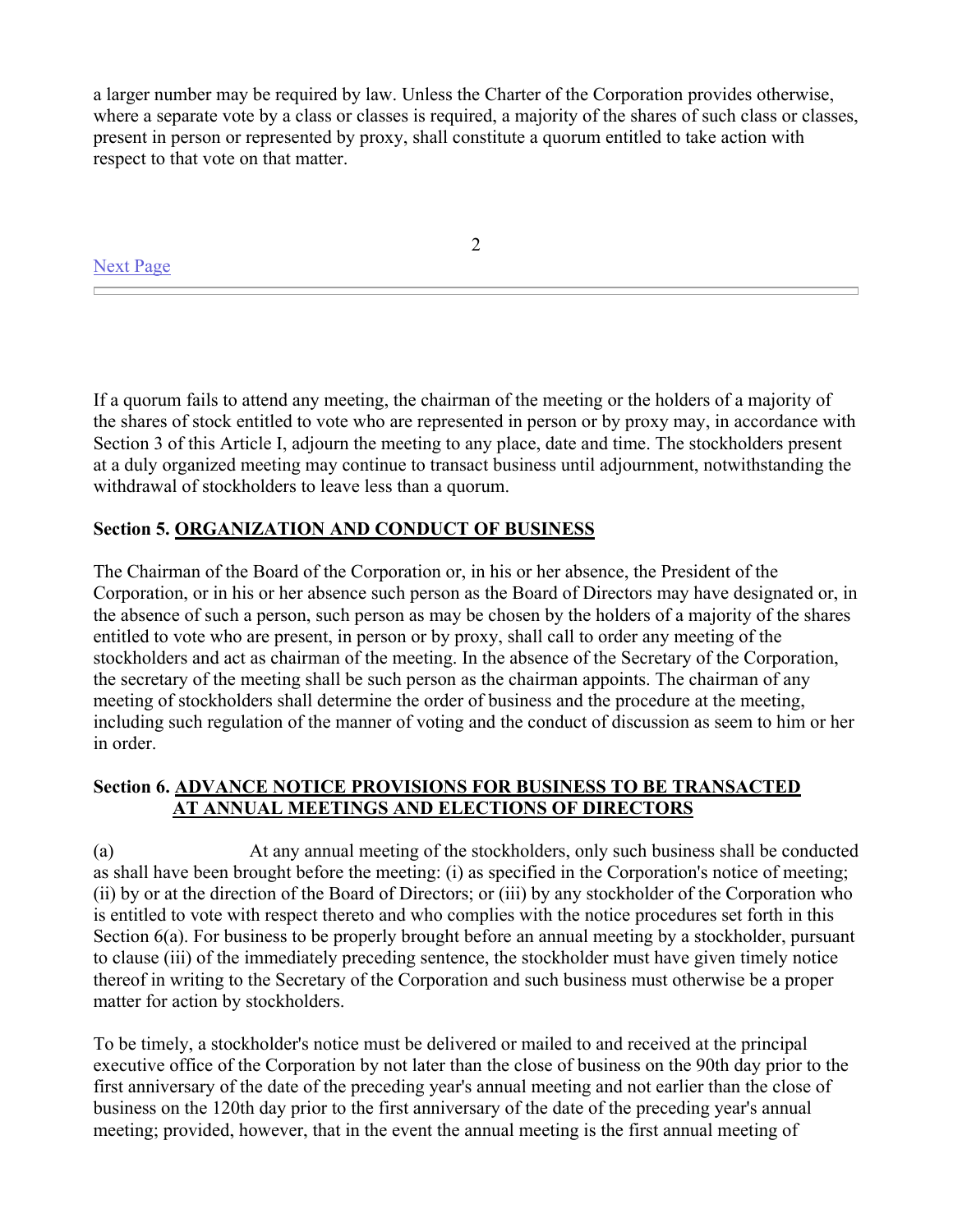stockholders of the Corporation, notice by the stockholder to be timely must be so received by not later than the close of business on the 90th day prior to and not earlier than the close of business on the 120th day prior to February 22, 2007, provided, further, that in the event that the date of the annual meeting is advanced by more than 20 days, or delayed by more than 60 days, from the anniversary date of the preceding year's annual meeting (or, in the case of the first annual meeting of stockholders of the Corporation from February 22, 2007), notice by the stockholder to be timely must be so received not earlier than the close of business on the 120th day prior to the date of such annual meeting and not later than the close of business on the later of: (i) the 90th day prior to the date of such annual meeting; or (ii) the 10th day following the first to occur of the day on which notice of the date of the annual meeting was mailed or otherwise transmitted or the day on which public announcement of the date of the annual meeting was first made by the Corporation. No adjournment or postponement of a meeting of stockholders shall commence a new period for the giving of notice hereunder.

### Next Page

3

A stockholder's notice to the Secretary shall set forth as to each matter such stockholder proposes to bring before the annual meeting: (i) a brief description of the business desired to be brought before the annual meeting and the reasons for conducting such business at the annual meeting; (ii) the name and address of the stockholder proposing such business, as they appear on the Corporation's books, and of the beneficial owner, if any, on whose behalf the proposal is made; (iii) the class and number of shares of the Corporation's capital stock that are beneficially owned or of record by such stockholder and beneficial owner; (iv) a description of all arrangements or understandings between such stockholder and any other person or persons (including their names) in connection with the proposal of such business by such stockholder and any material interest of such stockholder in such business; and (v) a representation that such stockholder intends to appear in person or by proxy at the annual meeting to bring such business before the meeting. Notwithstanding anything in these Bylaws to the contrary, no business shall be brought before or conducted at an annual meeting except in accordance with the provisions of this Section 6(a). The Chairman of the Board or other person presiding over the annual meeting shall, if the facts so warrant, determine and declare to the meeting that business was not properly brought before the meeting in accordance with the provisions of this Section 6(a) and, if he or she should so determine, he or she shall so declare to the meeting and any such business so determined to be not properly brought before the meeting shall not be transacted.

At any special meeting of the stockholders, only such business shall be conducted as shall have been brought before the meeting in accordance with Article I, Section 2.

(b) Only persons who are nominated in accordance with the following procedures shall be eligible for election as directors of the Corporation. Nominations of persons for election to the Board of Directors of the Corporation may be made at a meeting of stockholders at which directors are to be elected only: (i) by or at the direction of the Board of Directors; or (ii) by any stockholder of the Corporation who: (A) is a stockholder of record on the date of giving the notice provided for in this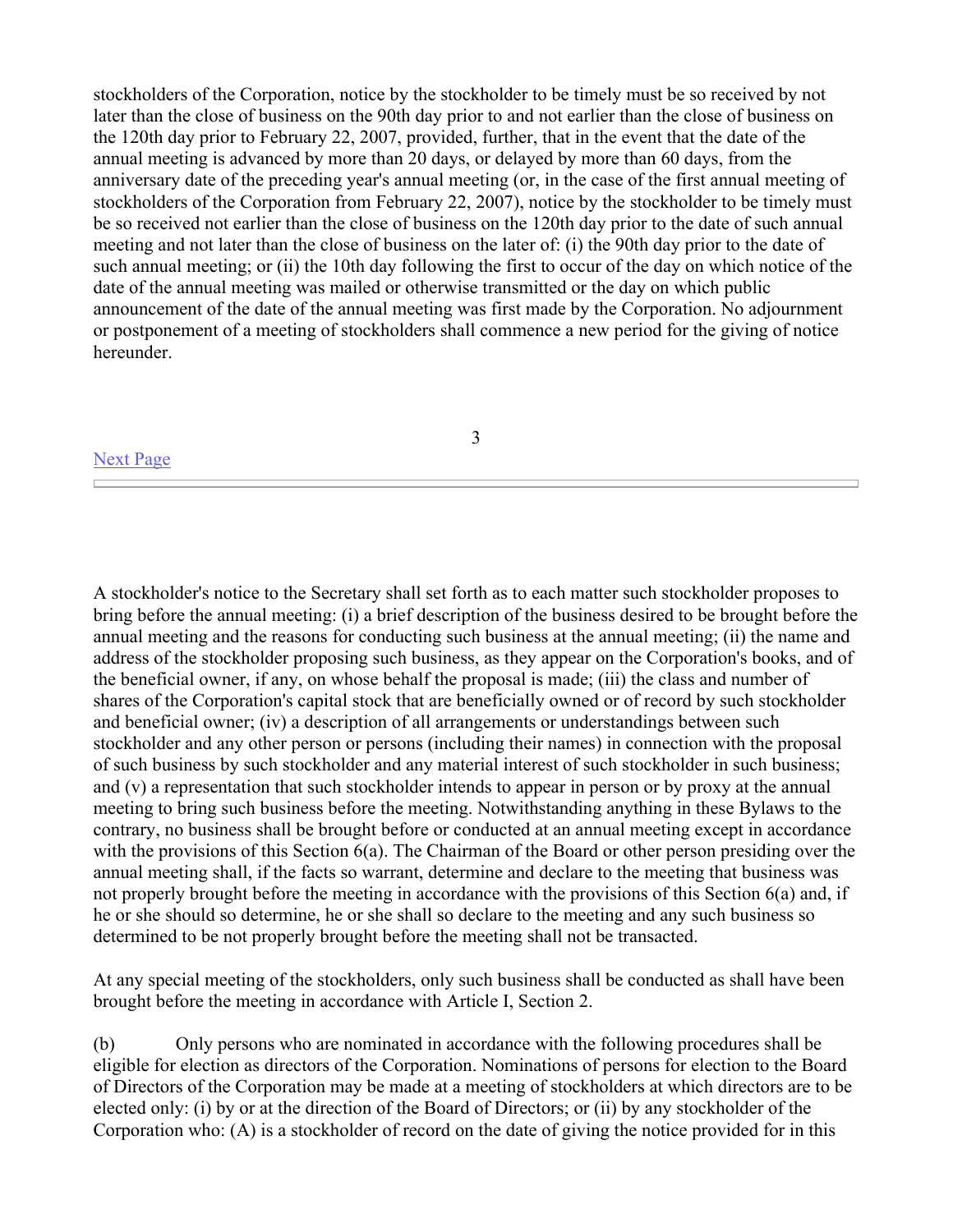Section 6(a) and on the record date for the determination of stockholders entitled to vote at such meeting, and (B) complies with the notice procedures set forth in Section 6(a). Such nominations, other than those made by or at the direction of the Board of Directors, shall be made by timely notice in writing to the Secretary of the Corporation. To be timely, a stockholder's notice shall be delivered or mailed to and received at the principal executive office of the Corporation not less than ninety (90) days prior to the date of the meeting; provided, however, that if less than one hundred (100) days' notice or prior disclosure of the date of the meeting is given or made to stockholders, notice by the stockholder to be timely must be so received not later than the close of business on the 10th day following the day on which such notice of the date of the meeting was mailed or otherwise transmitted or the day on which public announcement of the date of the meeting was first made by the Corporation, whichever shall first occur. Such stockholder's notice must be in writing and shall set forth: (i) as to each person whom such stockholder proposes to nominate for election as a director, all information relating to such person that is required to be disclosed in connection with solicitations of proxies for election of directors, or is otherwise required, in each case pursuant to Regulation 14A under the Securities Exchange Act of 1934, as amended (the "Exchange Act"), or any successor rule or regulation; and (ii) as to the stockholder giving the notice: (A) the name and address of such stockholder as they appear on the Corporation's books and of the beneficial owner, if any, on whose behalf the nomination is made; (B) the class or series and number of shares of capital stock of the Corporation which are owned beneficially or of record by such stockholder and such beneficial owner; (C) a description of all arrangements or understandings between such

#### Next Page

4

stockholder and each proposed nominee and any other person or persons (including their names) pursuant to which the nomination(s) are to be made by such stockholder; (D) a representation that such stockholder intends to appear in person or by proxy at the meeting to nominate the persons named in its notice; and (E) any other information relating to such stockholder that would be required to be disclosed in a proxy statement or other filings required to be made in connection with solicitations of proxies for election of directors pursuant to Regulation 14A under the Exchange Act or any successor rule or regulation. Such notice must be accompanied by a written consent of each proposed nominee to be named as a nominee and to serve as a director if elected. No person shall be eligible for election as a director of the Corporation unless nominated in accordance with the provisions of this Section 6(b). The officer of the Corporation or other person presiding at the meeting shall, if the facts so warrant, determine that a nomination was not made in accordance with such provisions and, if he or she should so determine, he or she shall so declare to the meeting and the defective nomination shall be disregarded.

(c) For purposes of subsections (a) and (b) of this Section 6, the term "public announcement" shall mean disclosure in a press release reported by a nationally recognized news service, in a document publicly filed or furnished by the Corporation with the Securities and Exchange Commission or on a website maintained by the Corporation.

# **Section 7. VOTING**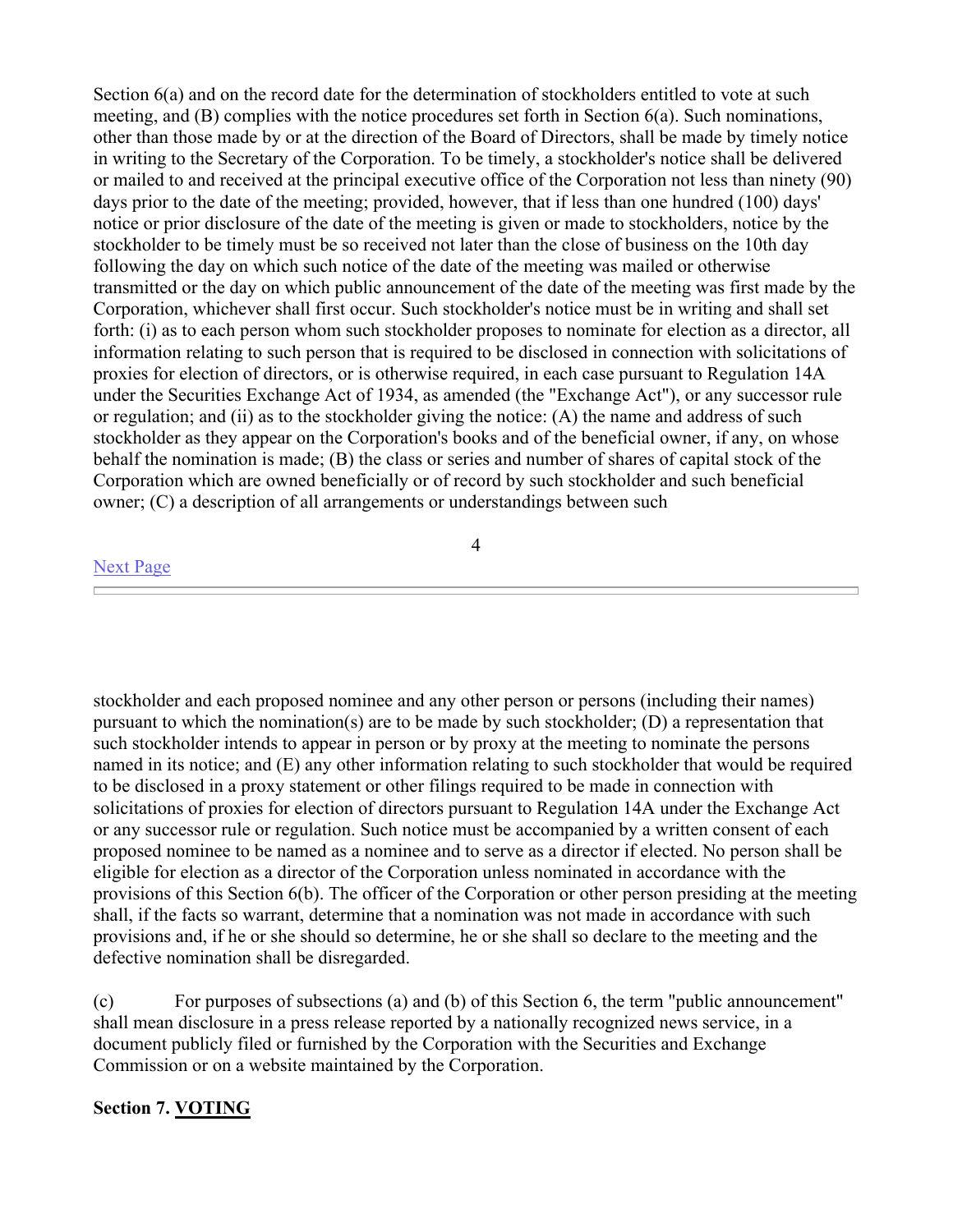Unless the Charter of the Corporation provides for a greater or lesser number of votes per share or limits or denies voting rights, each outstanding share of stock, regardless of class, is entitled to one vote on each matter submitted to a vote at a meeting of stockholders; however, a share is not entitled to be voted if any installment payable on it is overdue and unpaid. In all elections for directors, directors shall be determined by a plurality of the votes cast, and except as otherwise required by law or as provided in the Charter of the Corporation, all other matters voted on by stockholders shall be determined by a majority of the votes cast on the matter.

A stockholder may vote the stock the stockholder owns of record either in person or by proxy. A stockholder may sign a writing authorizing another person to act as proxy. Signing may be accomplished by the stockholder or the stockholder(s authorized agent signing the writing or causing the stockholder(s signature to be affixed to the writing by any reasonable means, including facsimile signature. A stockholder may authorize another person to act as proxy by transmitting, or authorizing the transmission of, an authorization for the person to act as the proxy to the person authorized to act as proxy or to any other person authorized to receive the proxy authorization on behalf of the person authorized to act as the proxy, including a proxy solicitation firm or proxy support service organization. The authorization may be transmitted by a telegram, cablegram, datagram, electronic mail or any other electronic or telephonic means. Unless a proxy provides otherwise, it is not valid more than 11 months after its date. A proxy is revocable by a stockholder at any time without condition or qualification unless the proxy states that it is irrevocable and the proxy is coupled with an interest. A proxy may be made irrevocable for as long as it is coupled with an interest. The interest with which a proxy may be coupled includes an interest in the stock to be voted under the proxy or another general interest in the Corporation or its assets or liabilities.

### Next Page

5

# **Section 8. CONSENT OF STOCKHOLDERS IN LIEU OF MEETING**

Except as provided in the following sentence, any action required or permitted to be taken at a meeting of stockholders may be taken without a meeting if a unanimous consent which sets forth the action is given in writing or by electronic transmission by each stockholder entitled to vote on the matter and is filed in paper or electronic format with the records of stockholder meetings. Unless the Charter of the Corporation requires otherwise, the holders of any class of the Corporation's stock other than common stock, entitled to vote generally in the election of directors, may take action or consent to any action by delivering a consent in writing or by electronic transmission of the stockholders entitled to cast not less than the minimum number of votes that would be necessary to authorize or take the action at a meeting of the stockholders if the Corporation gives notice of the action so taken to each stockholder not later than ten days after the effective time of the action.

### **Section 9. CONDUCT OF VOTING**

The Board of Directors shall, in advance of any meeting of stockholders, appoint one or more persons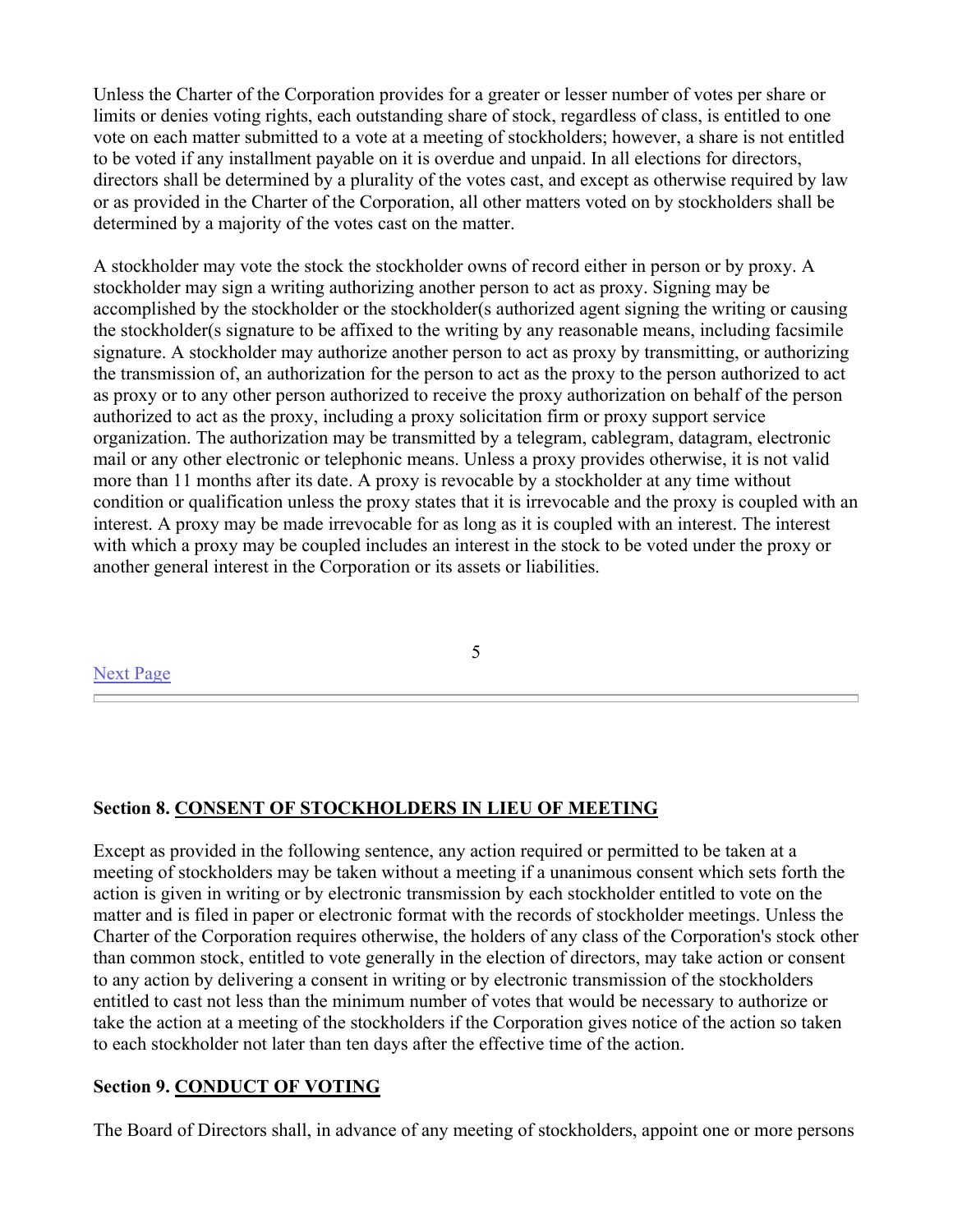as inspectors of election, to act at the meeting or any adjournment thereof and make a written report thereof, in accordance with applicable law. At all meetings of stockholders, the proxies and ballots shall be received, and all questions touching the qualification of voters and the validity of proxies and the acceptance or rejection of votes shall be decided or determined by the inspector of elections. All voting, including on the election of directors but excepting where otherwise required by law, may be by a voice vote; provided, however, that upon demand therefor by a stockholder entitled to vote or his or her proxy or the chairman of the meeting, a written vote shall be taken. Every written vote shall be taken by ballot, each of which shall state the name of the stockholder or proxy voting and such other information as may be required under the procedure established for the meeting. Every vote taken by ballot shall be counted by an inspector or inspectors appointed by the chairman of the meeting. No candidate for election as a director at a meeting shall serve as an inspector at such meeting.

# **Section 10. CONTROL SHARE ACQUISITION ACT**

Notwithstanding any other provision of the Charter of the Corporation or these Bylaws, Title 3, Subtitle 7 of the MGCL (or any successor statute) shall not apply to any acquisition by any person of shares of stock of the Corporation. This Section 10 may be repealed, in whole or in part, at any time, whether before or after an acquisition of Control Shares (as defined in Section 3-701(d) of the MGCL, or any successor provision) and, upon such repeal, may, to the extent provided by any successor bylaw, apply to any prior or subsequent Control Share Acquisition (as defined in Section 3-701(d) of the MGCL, or any successor provision).

Next Page

6

# **ARTICLE II - BOARD OF DIRECTORS**

### **Section 1. GENERAL POWERS, NUMBER AND TERM OF OFFICE**

The business and affairs of the Corporation shall be managed under the direction of the Board of Directors. The number of directors of the Corporation shall, by virtue of the Corporation's election made hereby to be governed by Section 3-804(b) of the MGCL, be fixed from time to time exclusively by vote of the Board of Directors; provided, however, that such number shall never be less than the minimum number of directors required by the MGCL now or hereafter in force. The Board of Directors shall annually elect a Chairman of the Board and a President from among its members and shall designate, when present, either the Chairman of the Board or the President to preside at its meetings. The Board of Directors may exercise all the powers of the Corporation, except those conferred on or reserved to the stockholders by statute or by the Charter or the Bylaws. The Board may adopt such rules and regulations for the conduct of their meetings and the management of the Corporation as they may deem proper, however, these rules and regulations may not be inconsistent with these Bylaws, the Charter and with the Maryland General Corporation Law. Action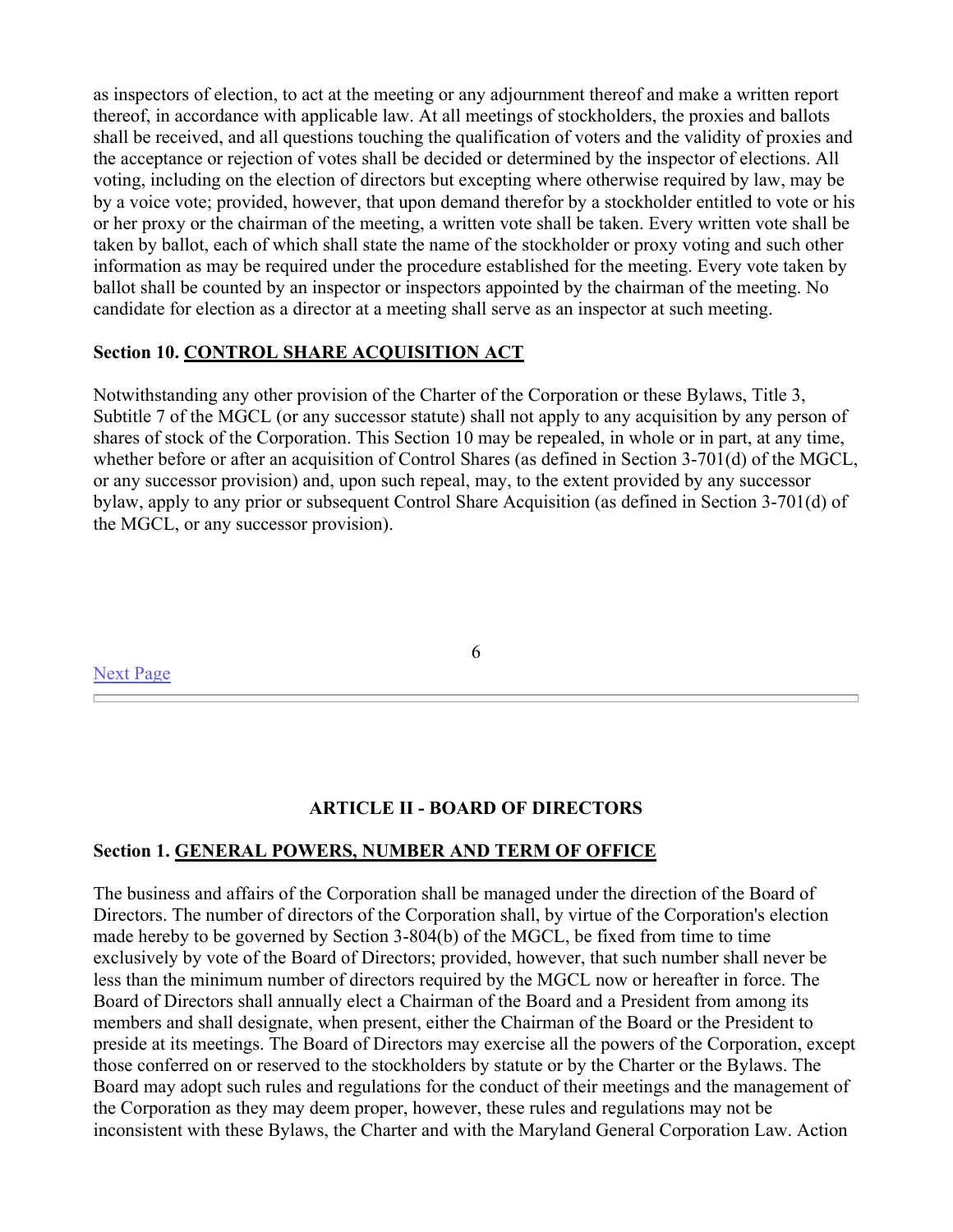may be taken by the Board of Directors without a meeting if a unanimous consent that sets forth the action is given in writing or by electronic transmission by each member of the Board of Directors and filed in paper or electronic form with the minutes of proceedings of the Board of Directors. The directors, other than those who may be elected by the holders of any series of preferred stock, shall be divided into three classes, as nearly equal in number as reasonably possible, with the term of office of the first class to expire at the first annual meeting of stockholders, the term of office of the second class to expire at the annual meeting of stockholders one year thereafter and the term of office of the third class to expire at the annual meeting of stockholders two years thereafter, with each director to hold office until his or her successor shall have been duly elected and qualified. At each annual meeting of stockholders, commencing with the first annual meeting, directors elected to succeed those directors whose terms expire shall be elected for a term of office to expire at the third succeeding annual meeting of stockholders after their election or for such shorter period of time as the Board of Directors may determine, with each director to hold office until his or her successor shall have been duly elected and qualified.

# **Section 2. VACANCIES AND NEWLY CREATED DIRECTORSHIPS**

By virtue of the Corporation's election made hereby to be subject to Section 3-804(c) of the MGCL, any vacancies in the Board of Directors resulting from an increase in the size of the Board of Directors or the death, resignation or removal of a director may be filled only by the affirmative vote of a majority of the remaining directors in office, even if the remaining directors do not constitute a quorum, and any director elected to fill a vacancy shall hold office for the remainder of the full term of the class of directors in which the vacancy occurred and until a successor is elected and qualifies. No decrease in the number of directors constituting the Board of Directors shall shorten the term of any incumbent director.

# **Section 3. REGULAR MEETINGS**

Regular meetings of the Board of Directors shall be held at such dates, such times and such places or by means of remote communication as shall have been designated by the Board of Directors and publicized among all directors. A notice of each regular meeting shall not be required. Any regular meeting of the Board of Directors may adjourn from time to time

7

Next Page

to reconvene at the same or some other place, and no notice need be given of any such adjourned meeting other than by announcement.

# **Section 4. SPECIAL MEETINGS**

Special meetings of the Board of Directors may be called by one-third of the directors then in office (rounded up to the nearest whole number) or by the President and shall be held at such place, on such date and at such time as those calling the meeting shall fix.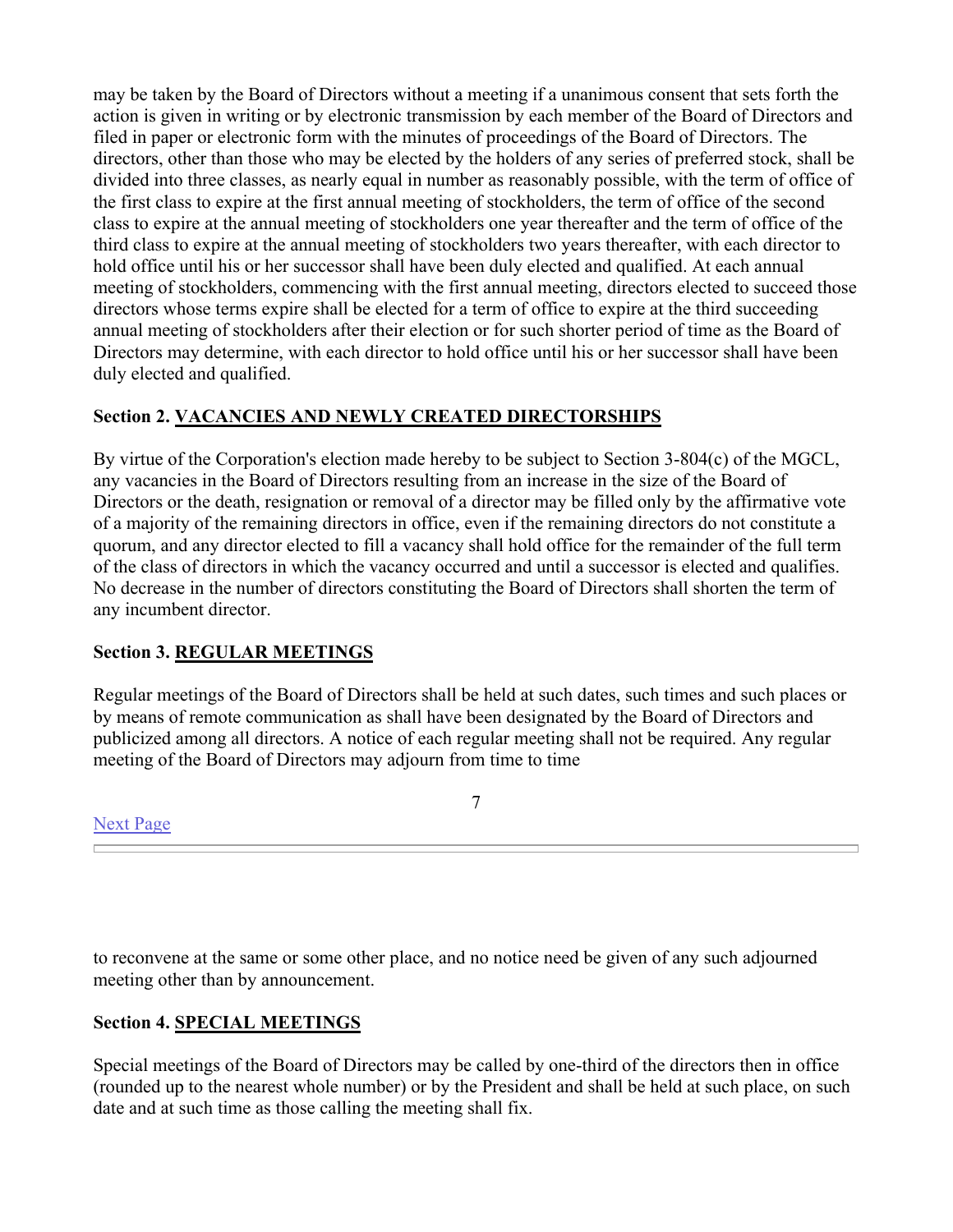Notice of the date, time and place of each such special meeting of the Board of Directors shall be given to each director. Notice is given to a director when it is delivered personally to him or her, left at his or her residence or usual place of business, or sent by telephone, telegraph, facsimile or electronic transmission at least 24 hours before the time of the meeting, or in the alternative, when it is mailed to his or her address as it appears on the records of the Corporation, at least 72 hours before the time of the meeting. Any director may waive notice of any special meeting either before or after the holding thereof by written waiver filed with the records of the meeting. The attendance of a director at a meeting shall constitute a waiver of notice of such meeting, except where a director attends a meeting for the express purpose of objecting, at the beginning of the meeting, to the transaction of any business because the meeting is not lawfully called or convened. Neither the business to be transacted at, nor the purpose of, any special meeting of the Board of Directors need be specified in the notice or waiver of notice of such meeting. Any special meeting of the Board of Directors may adjourn from time to time to reconvene at the same or some other place, and no notice need be given of any such adjourned meeting other than by announcement.

# **Section 5. TELEPHONIC MEETINGS**

Members of the Board of Directors, or of any committee thereof, may participate in a meeting of such Board or committee by means of a conference telephone or similar communications equipment by means of which all persons participating in the meeting can hear each other, and participation in a meeting pursuant to this Section 5 shall constitute presence in person at such meeting.

# **Section 6. QUORUM**

At any meeting of the Board of Directors, a majority of the total number of directors shall constitute a quorum for the transaction of business, but if less than such quorum is present at a meeting, a majority of the directors present may adjourn the meeting without further notice or waiver thereof.

# **Section 7. POWERS**

All powers of the Corporation may be exercised by or under the authority of the Board of Directors, except as conferred on or reserved to the stockholders by law or by the Corporation(s Charter or these Bylaws. Consistent with the foregoing, the Board of Directors shall have, among other powers, the unqualified power:

(a) To declare dividends from time to time in accordance with law;

8

 (b) To purchase or otherwise acquire any property, rights or privileges on such terms as it shall determine;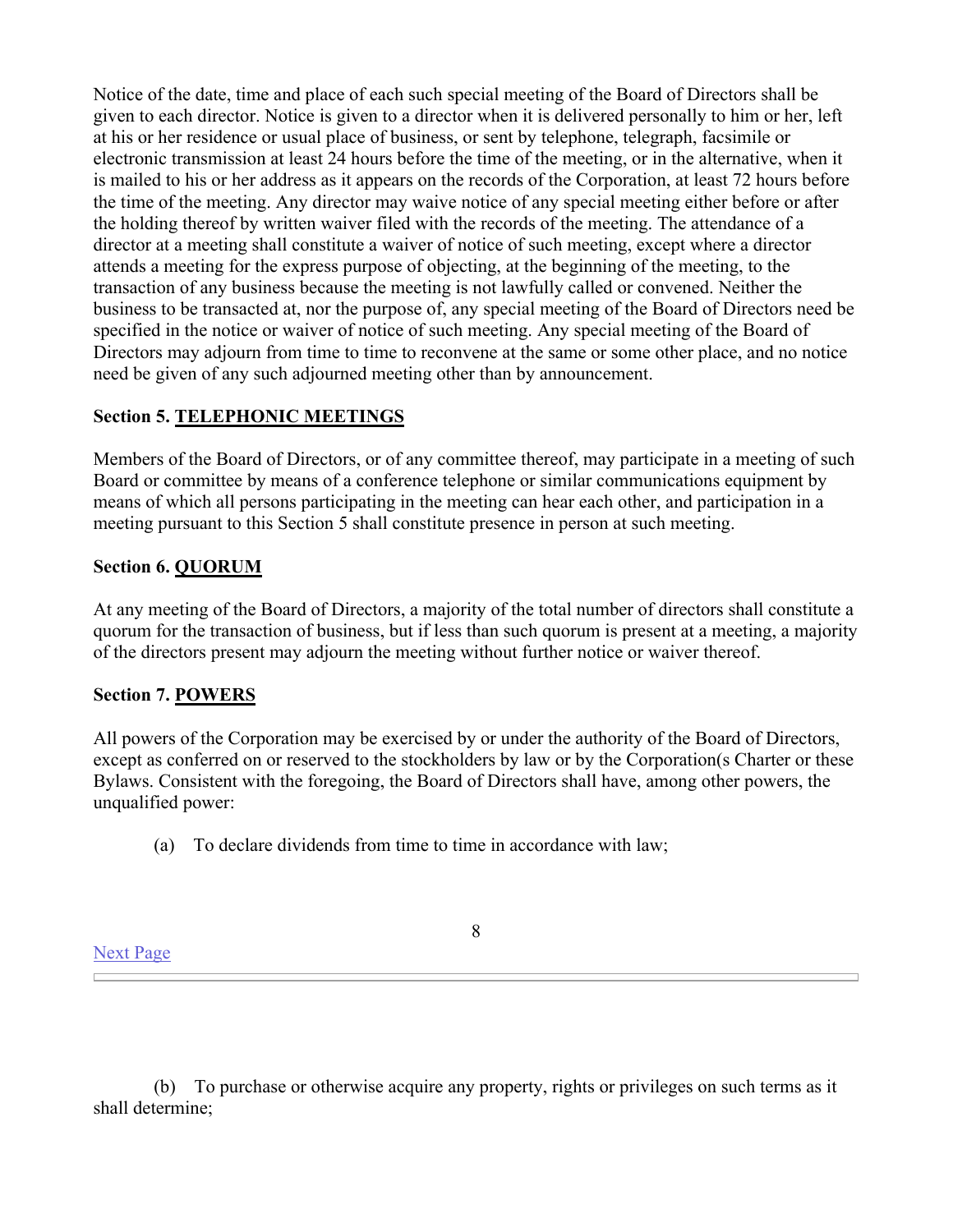(c) To authorize the creation, making and issuance, in such form as it may determine, of written obligations of every kind, negotiable or non-negotiable, secured or unsecured, and to do all things necessary in connection therewith;

 (d) To remove any officer of the Corporation with or without cause, and from time to time to devolve the powers and duties of any officer upon any other person for the time being;

 (e) To confer upon any officer of the Corporation the power to appoint, remove and suspend subordinate officers, employees and agents;

 (f) To adopt from time to time such stock, option, stock purchase, bonus or other compensation plans for directors, officers, employees and agents of the Corporation and its subsidiaries as it may determine;

 (g) To adopt from time to time such insurance, retirement, and other benefit plans for directors, officers, employees and agents of the Corporation and its subsidiaries as it may determine; and

 (h) To adopt from time to time regulations, not inconsistent with these Bylaws, for the management of the Corporation's business and affairs.

# **Section 8. RESIGNATION**

A director may resign at any time by giving written notice to the President or the Secretary of the Corporation. Unless otherwise specified in the notice, the resignation shall take effect upon receipt thereof by the Board or such officer, and the acceptance of the resignation shall not be necessary to make it effective.

# **Section 9. COMPENSATION**

By resolution of the Board of Directors, a fixed sum and expenses, if any, for attendance at each regular or special meeting of the Board of Directors or of committees thereof, and other compensation for their services as such or on such committees, may be paid to directors, as may compensation for such other services as a director may render to the Corporation.

# **Section 10. PRESUMPTION OF ASSENT**

A director of the Corporation who is present at a meeting of the Board of Directors at which action on any corporate matter is taken shall be presumed to have assented to such action unless such director announces his dissent at the meeting and either: (a) such director's dissent is entered in the minutes of the meeting; (b) such director files his written dissent to such action with the secretary of the meeting before the adjournment thereof; or (c) such director forwards his written dissent within 24 hours after the meeting is adjourned, by certified mail, return receipt requested, bearing a postmark from the United States Postal Service, to the secretary of the meeting or the Secretary of the Corporation. Such right to dissent shall not apply to a director who voted in favor of such action or failed to make his dissent known at the meeting.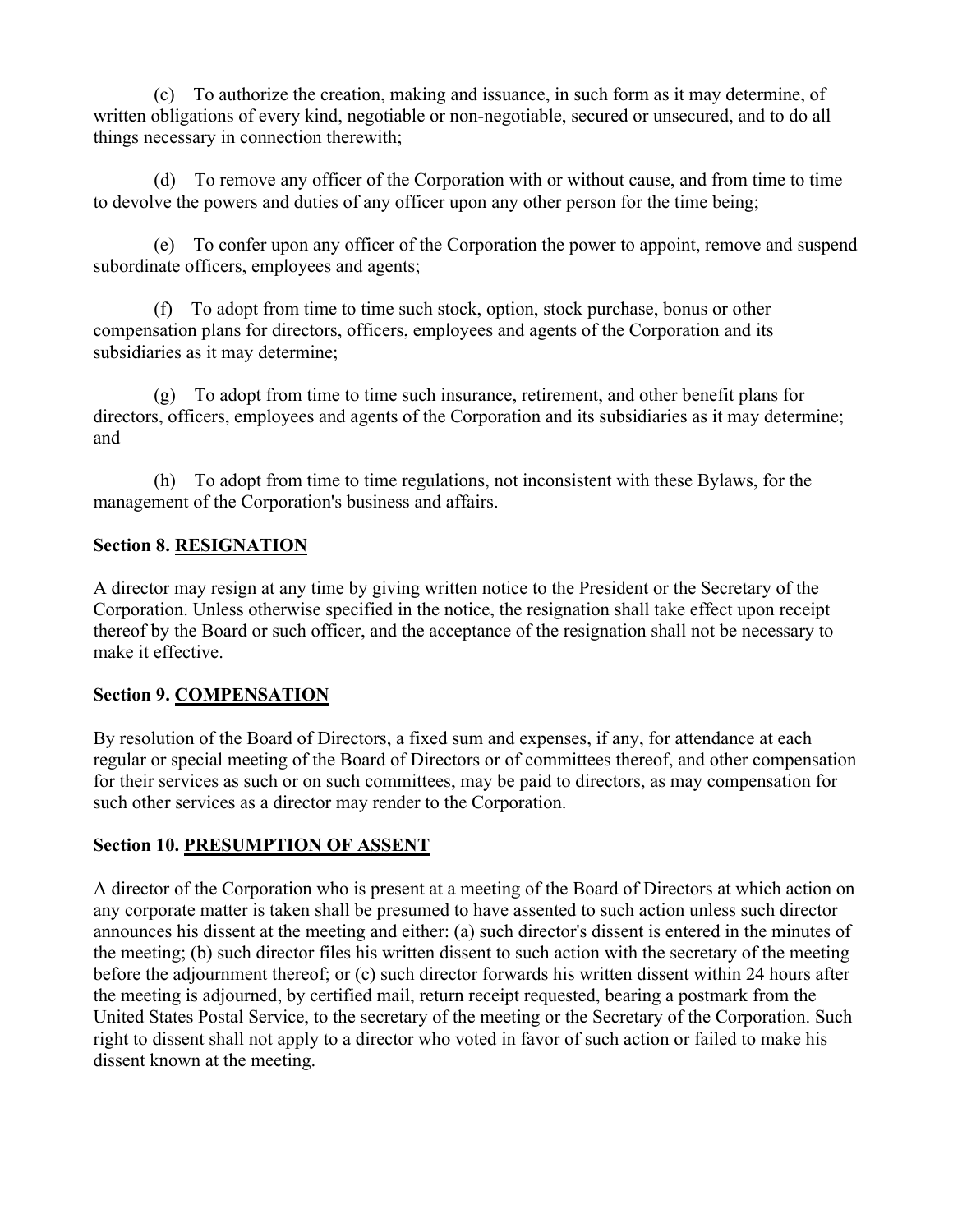# **Section 11. COMMITTEES**

The Board of Directors, by a vote of a majority of the Board of Directors, may from time to time designate committees of the Board, with such lawfully delegable powers and duties as it thereby confers, to serve at the pleasure of the Board and shall, for these committees and any others provided for herein, elect a director(s) to serve as the member(s), designating, if it desires, other directors as alternate members who may replace any absent or disqualified member at any meeting of the committee. Any such committee, to the extent provided in the resolution of the Board of Directors, shall have and may exercise all the powers and authority of the Board of Directors in the management of the business and affairs of the Corporation, and may authorize the seal of the Corporation to be affixed to all papers which may require it; provided, however, that any such committee shall have no power or authority with reference to: (a) declaring dividends or distributions on stock; (b) issuing stock other than as authorized by the Board of Directors; (c) recommending to the stockholders any action that requires stockholder approval; (d) amending the Bylaws, or (e) approving a merger or share exchange that does not require stockholder approval. In the absence or disqualification of any member of any committee and any alternate member in his or her place, the member(s) of the committee present at the meeting and not disqualified from voting, whether or not he or she or they constitute a quorum, may by unanimous vote appoint another member of the Board of Directors to act at the meeting in the place of the absent or disqualified member.

Each committee may determine the procedural rules for meeting and conducting its business and shall act in accordance therewith, except as otherwise provided herein or required by law. Adequate provision shall be made for notice to members of all meetings. The quorum requirements for each such committee shall be a majority of the members of such committee unless otherwise determined by the Board of Directors by a majority vote of the Board of Directors which such quorum determined by a majority of the Board may be one-third of such members and all matters considered by such committees shall be determined by a majority vote of the members present. Action may be taken by any committee without a meeting if all members thereof consent thereto in writing, and the writing or writings are filed with the minutes of the proceedings of such committee.

### **ARTICLE III - OFFICERS**

#### **Section 1. EXECUTIVE AND OTHER OFFICERS**

(a) The Board of Directors as soon as may be practicable after the annual meeting of stockholders shall choose a Chairman of the Board, President, one or more Vice Presidents, a Secretary and a Treasurer and from time to time may choose such other officers as it may deem proper. Any number of offices may be held by the same person, except that no person may concurrently serve as both President and Vice President of the Corporation.

(b) The term of office of all officers shall be until the next annual election of officers and until their respective successors are chosen, but any officer may be removed from office at any time by the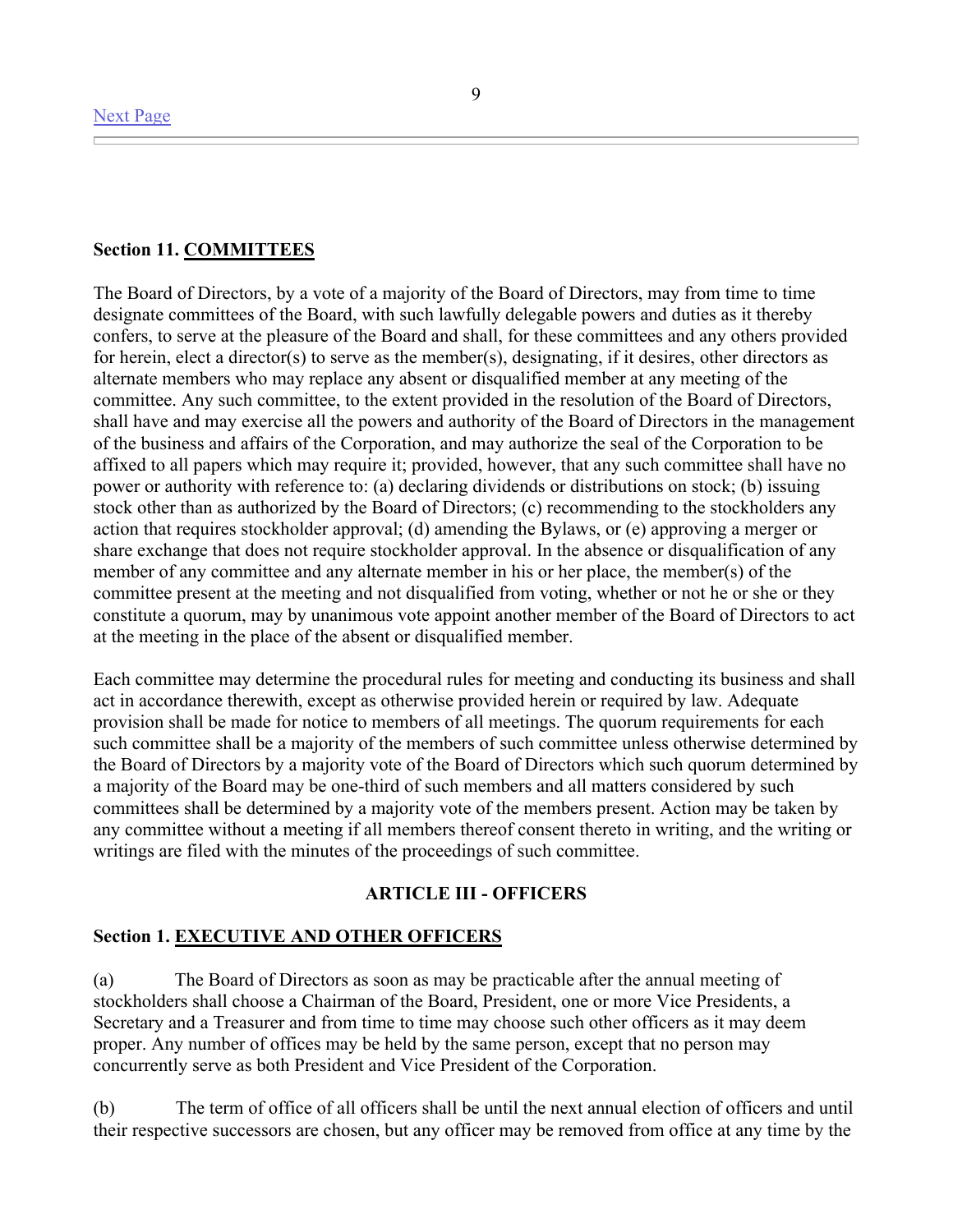affirmative vote of a majority of the authorized number of directors then constituting the Board of Directors.

Next Page

10

(c) All officers chosen by the Board of Directors shall each have such powers and duties as generally pertain to their respective offices, subject to the specific provisions of this Article III. Such officers shall also have such powers and duties as from time to time may be conferred by the Board of Directors or by any committee thereof.

# **Section 2. CHAIRMAN OF THE BOARD OF DIRECTORS**

The Chairman of the Board of Directors of the Corporation shall act in a general executive capacity and, subject to the direction of the Board of Directors, shall have general responsibility for the supervision of the policies and affairs of the Corporation and the effective administration of the Corporation's business.

# **Section 3. PRESIDENT AND CHIEF EXECUTIVE OFFICER**

The President and Chief Executive Officer shall be the principal executive officer of the Corporation. Subject to the provisions of these Bylaws and to the direction of the Board of Directors, he or she shall have the responsibility for the general management and control of the business and affairs of the Corporation and shall perform all duties and have all powers that are commonly incident to the office of the president or that are delegated to him or her by the Board of Directors. He or she shall have power to sign all contracts, agreements and other instruments of the Corporation that are authorized and shall have general supervision and direction of all of the other officers, employees and agents of the Corporation.

# **Section 4. VICE PRESIDENT(S)**

The Vice President(s) shall perform the duties of the President in his or her absence or during his or her inability to act. In addition, the Vice President(s) shall perform the duties and exercise the powers usually incident to their respective offices and/or such other duties and powers as may be properly assigned to them by the Board of Directors, the Chairman of the Board or the President. A Vice President(s) may be designated as Executive Vice President, Senior Vice President or any other designation specified by the Board of Directors.

# **Section 5. SECRETARY**

The Secretary, and any Assistant Secretaries designated by the Board of Directors, shall: (a) keep the minutes of the meetings of the stockholders, of the Board of Directors and of any committees of the Board of Directors; (b) see that all notices are duly given in accordance with the provisions of the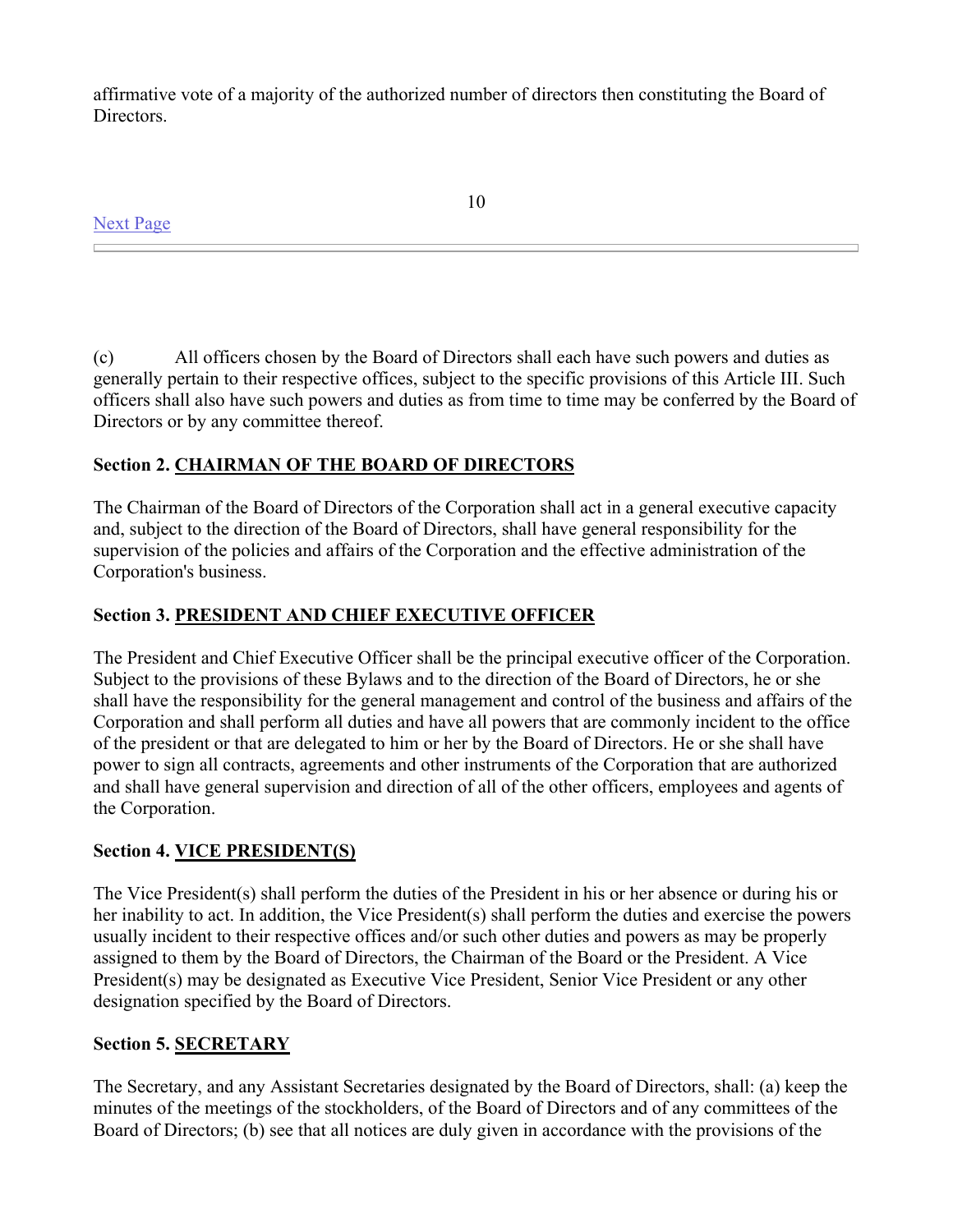Bylaws or as required by law; (c) witness all documents on behalf of the Corporation, the execution of which is duly authorized, see that the corporate seal is affixed where such document is required to be under its seal, and, when so affixed, may attest the same; and (d) in general, shall perform all duties incident to the office of a secretary of a corporation and such other duties as may be assigned by the Board of Directors or the President.

# **Section 6. TREASURER**

Next Page

The Treasurer shall have charge of all monies and securities of the Corporation, other than monies and securities of any division of the Corporation that has a treasurer or financial officer appointed by the Board of Directors, and shall keep regular books of account. The funds of the Corporation shall be deposited in the name of the Corporation by the Treasurer with such banks

11

or trust companies or other entities as the Board of Directors shall designate. The Treasurer shall sign or countersign such instruments as require his or her signature, shall perform all such duties and have all such powers as are usually incident to such office and/or such other duties and powers as are properly assigned to him or her by the Board of Directors, the Chairman of the Board or the President, and may be required to give bond for the faithful performance of his or her duties in such sum and with such surety as may be required by the Board of Directors.

# **Section 7. SUBORDINATE OFFICERS**

The Corporation may have such subordinate officers as the Board of Directors may deem desirable. Each such officer shall hold office for such period and perform such duties as the Board of Directors, the President or the committee or officer designated pursuant to these Bylaws may prescribe.

# **Section 8. ACTION WITH RESPECT TO SECURITIES OF OTHER CORPORATIONS**

Stock of other corporations or associations, registered in the name of the Corporation, may be voted by the President, a Vice-President, or a proxy appointed by either of them. The Board of Directors, however, may by resolution appoint some other person to vote such shares, in which case such person shall be entitled to vote such shares upon the production of a certified copy of such resolution.

# **ARTICLE IV - STOCK**

# **Section 1. CERTIFICATES FOR STOCK**

Each stockholder shall be entitled to certificates that represent and certify the shares of stock he or she holds in the Corporation. Each stock certificate shall include on its face the name of the Corporation, the name of the stockholder and the class of stock and number of shares represented by the certificate and be in such form, not inconsistent with law or with the Charter, as shall be approved by the Board of Directors or any officer(s) designated for such purpose by resolution of the Board of Directors.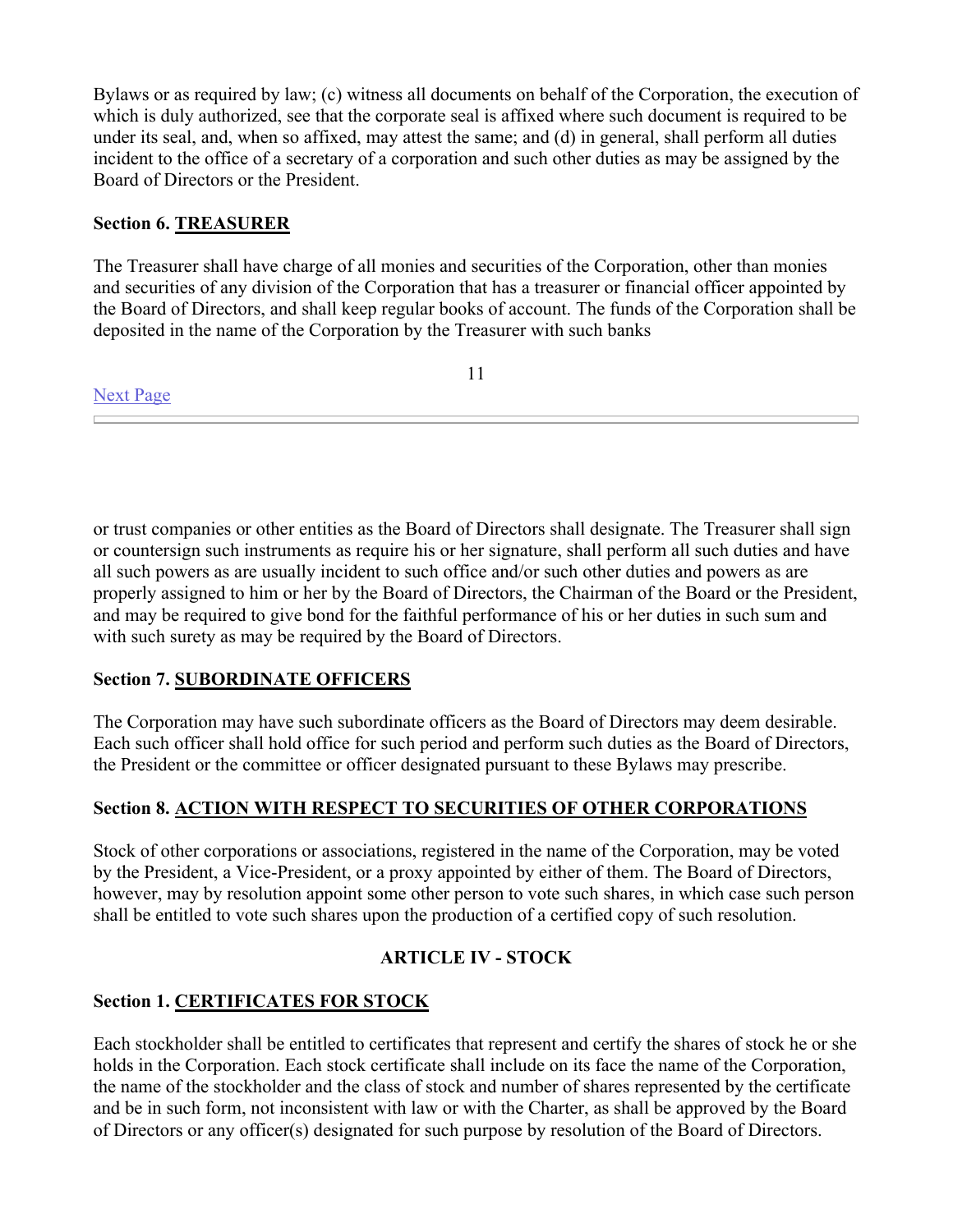Each stock certificate shall be signed by the President or the Chairman of the Board, and countersigned by the Secretary, an Assistant Secretary, the Treasurer or an Assistant Treasurer. Each certificate shall be sealed with the actual corporate seal or a facsimile of it or in any other form and the signatures on each certificate may be either manual or facsimile signatures. Each stock certificate also shall include on its face or back: (a) a statement of any restrictions on transferability and a statement of the designations and any preferences, conversion and other rights, voting powers, restrictions, limitations as to dividends, qualifications, and terms and conditions of redemption of the stock of each class which the Corporation is authorized to issue, of the differences in the relative rights and preferences between the shares of each series of preferred stock which the Corporation is authorized to issue, to the extent they have been set, and of the authority of the Board of Directors to set the relative rights and preferences of subsequent series of preferred stock; or (b) a statement which provides in substance that the Corporation will furnish a full statement of such information to any stockholder on request and without charge. Such request may be made to the Secretary or to the Corporation's transfer agent. Upon the issuance of uncertificated shares of capital stock, the Corporation shall send the stockholder a written statement of the same information required above on stock certificates. A certificate is valid and may be issued whether or not an officer who signed it is still an officer of the Corporation when it is issued.

### 12

#### Next Page

### **Section 2. TRANSFERS**

The Board of Directors shall have power and authority to make such rules and regulations as it may deem expedient concerning the issue, transfer and registration of certificates of stock, and may appoint transfer agents and registrars thereof. The duties of transfer agent and registrar may be combined.

### **Section 3. RECORD DATE AND CLOSING OF TRANSFER BOOKS**

In order that the Corporation may determine the stockholders entitled to notice of or to vote at any meeting of stockholders or any adjournment thereof, or entitled to receive payment of any dividend or other distribution or allotment of any rights, or entitled to exercise any rights in respect of any change, conversion or exchange of stock or for the purpose of any other lawful action, the Board of Directors may fix, in advance, a record date, which shall not be more than 90 nor less than 10 days before the date of such meeting, nor more than 90 days before any other action. The transfer books may not be closed for a period longer than 20 days. In the case of a meeting of stockholders, the closing of the transfer books shall be at least 10 days before the date of the meeting.

### **Section 4. STOCK LEDGER**

The Corporation shall maintain a stock ledger that contains the name and address of each stockholder and the number of shares of stock of each class registered in the name of each stockholder. The stock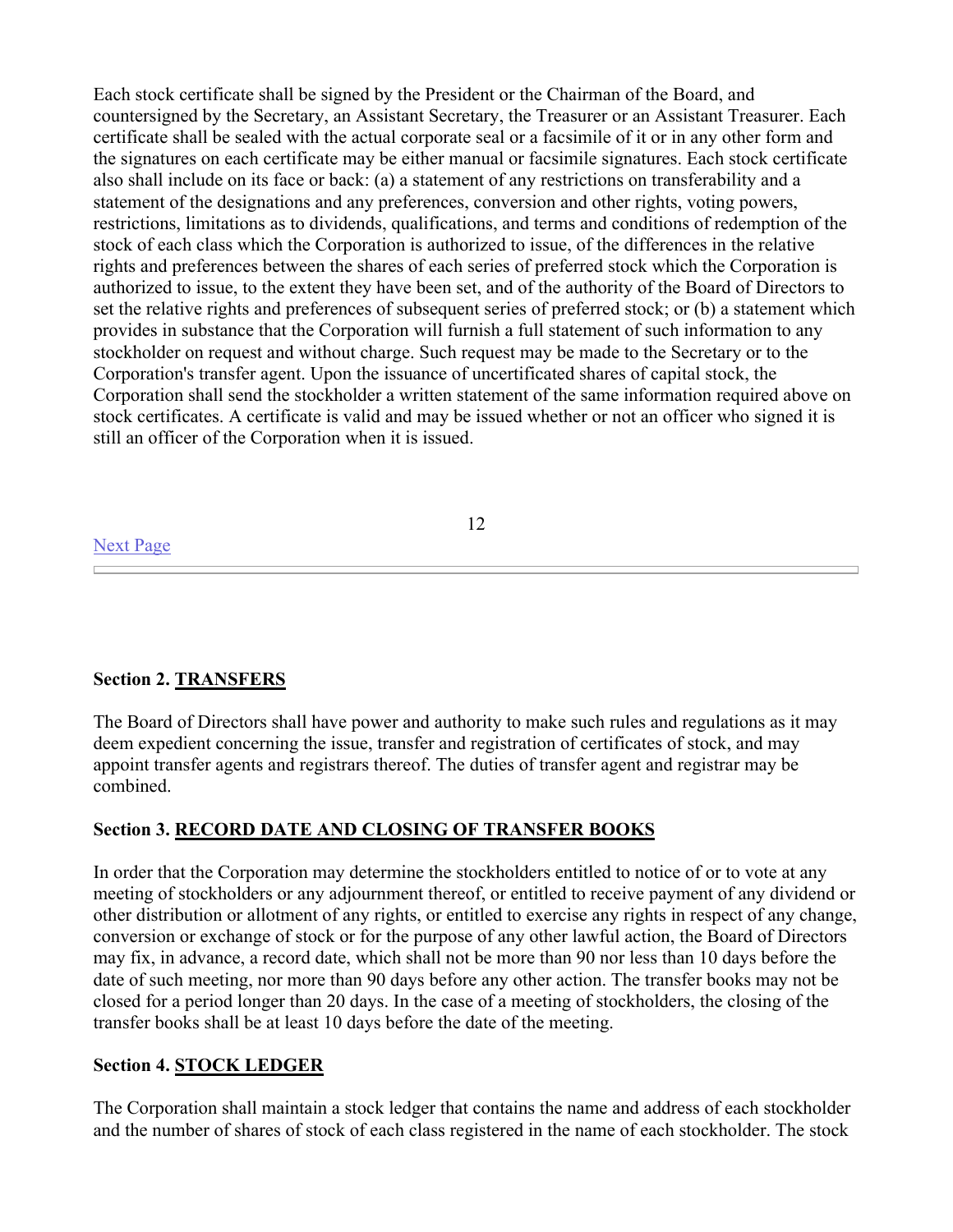ledger may be in written form or in any other form that can be converted within a reasonable time into written form for visual inspection. The original or a duplicate of the stock ledger shall be kept at the offices of a transfer agent for the particular class of stock, within or without the State of Maryland, or, if none, at the principal office or the principal executive offices of the Corporation in the State of Maryland.

# **Section 5. CERTIFICATION OF BENEFICIAL OWNERS**

The Board of Directors may adopt by resolution a procedure by which a stockholder of the Corporation may certify in writing to the Corporation that any shares of stock registered in the name of the stockholder are held for the account of a specified person other than the stockholder.

# **Section 6. LOST, STOLEN OR DESTROYED STOCK CERTIFICATES**

The Board of Directors of the Corporation may determine the conditions for issuing a new stock certificate in place of one that is purportedly alleged to have been lost, stolen or destroyed, or the Board of Directors may delegate such power to any officer(s) of the Corporation. In its discretion, the Board of Directors or such officer(s) may refuse to issue such new certificate except upon the order of a court having jurisdiction in the premises.

Next Page

13

# **ARTICLE V - MISCELLANEOUS**

# **Section 1. FACSIMILE SIGNATURES**

In addition to the provisions for use of facsimile signatures elsewhere specifically authorized in these Bylaws, facsimile signatures of any officer or officers of the Corporation may be used whenever and as authorized by the Board of Directors or a committee thereof.

# **Section 2. CORPORATE SEAL**

The Board of Directors may provide a suitable seal, bearing the name of the Corporation, which shall be in the charge of the Secretary. The Board of Directors may authorize one or more duplicate seals and provide for the custody thereof. If the Corporation is required to place its corporate seal to a document, it is sufficient to meet the requirement of any law, rule, or regulation relating to a corporate seal to place the word ((seal)( adjacent to the signature of the person authorized to sign the document on behalf of the Corporation.

# **Section 3. ANNUAL STATEMENT OF AFFAIRS**

The President or chief accounting officer shall prepare annually a full and correct statement of the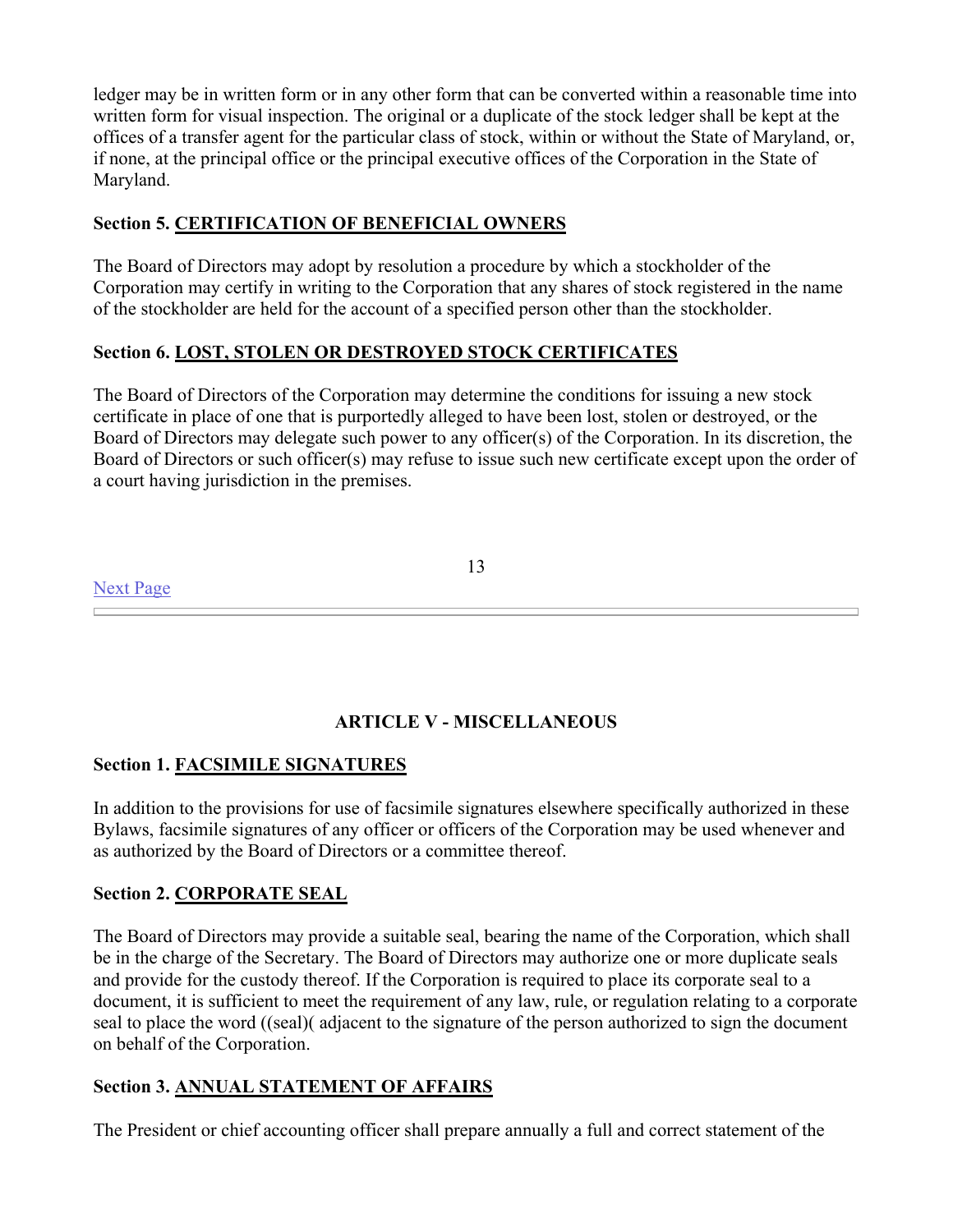affairs of the Corporation, to include a balance sheet and a financial statement of operations for the preceding fiscal year. The statement of affairs shall be submitted at the annual meeting of the stockholders and, within 20 days after the meeting, placed on file at the Corporation(s principal office.

# **Section 4. BOOKS AND RECORDS**

The Corporation shall keep correct and complete books and records of its accounts and transactions and minutes of the proceedings of its stockholders and Board of Directors and of any committee when exercising any of the powers of the Board of Directors. The books and records of the Corporation may be in written form or in any other form that can be converted within a reasonable time into written form for visual inspection. Minutes shall be recorded in written form but may be maintained in the form of a reproduction. The original or a certified copy of these Bylaws shall be kept at the principal office of the Corporation.

# **Section 5. RELIANCE UPON BOOKS, REPORTS AND RECORDS**

Each director, each member of any committee designated by the Board of Directors, and each officer and agent of the Corporation shall, in the performance of his or her duties, in addition to any protections conferred upon him or her by law, be fully protected in relying in good faith upon the books of account or other records of the Corporation and upon such information, opinions, reports or statements presented to the Corporation by any of its officers or employees, or committees of the Board of Directors so designated, or by any other person as to matters which such director, committee member, officer or agent reasonably believes are within such other person's professional or expert competence and who has been selected with reasonable care by or on behalf of the Corporation.

# **Section 6. FISCAL YEAR**

The fiscal year of the Corporation shall be as fixed by the Board of Directors.

# Next Page

14

# **Section 7. TIME PERIODS**

In applying any provision of these Bylaws which requires that an act be done or not be done a specified number of days prior to an event or that an act be done during a period of a specified number of days prior to an event, calendar days shall be used, the day of the doing of the act shall be excluded and the day of the event shall be included.

# **Section 8. CHECKS, DRAFTS, ETC.**

All checks, drafts and orders for the payment of money, notes and other evidences of indebtedness, issued in the name of the Corporation, shall, unless otherwise provided by resolution of the Board of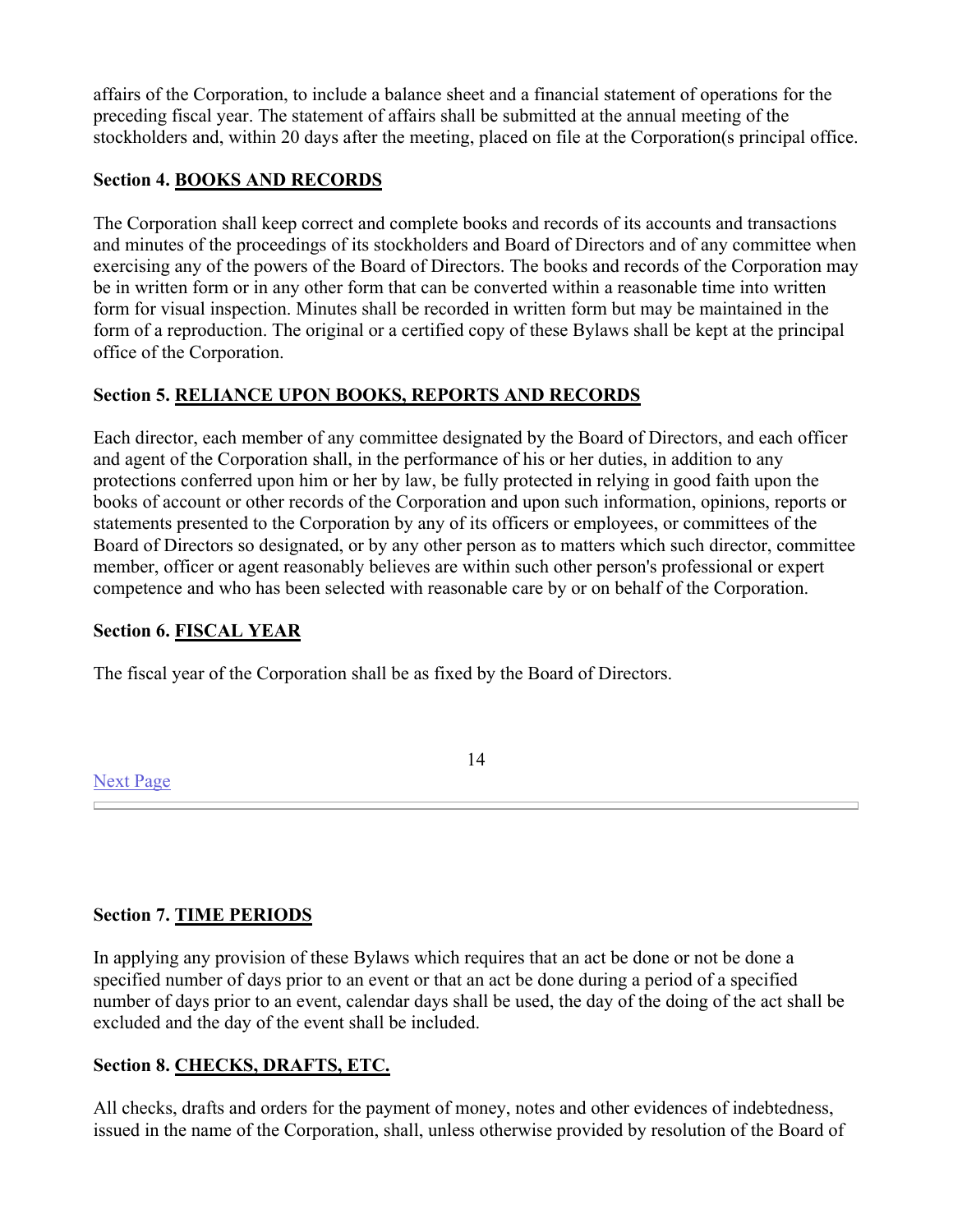Directors, be signed by the President, a Vice-President, an Assistant Vice-President, the Treasurer or an Assistant Treasurer.

# **Section 9. MAIL**

Any notice or other document that is required by these Bylaws to be mailed shall be deposited in the United States mails, postage prepaid.

# **Section 10. CONTRACTS AND AGREEMENTS**

To the extent permitted by applicable law, and except as otherwise prescribed by the Charter or these Bylaws, the Board of Directors may authorize any officer, employee or agent of the Corporation to enter into any contract or execute and deliver any instrument in the name of and on behalf of the Corporation. Such authority may be general or confined to specific instances. A person who holds more than one office in the Corporation may not act in more than one capacity to execute, acknowledge, or verify an instrument required by law to be executed, acknowledged, or verified by more than one officer.

# **ARTICLE VII AMENDMENTS**

These Bylaws may be adopted, amended or repealed as provided in the Charter of the Corporation.

15